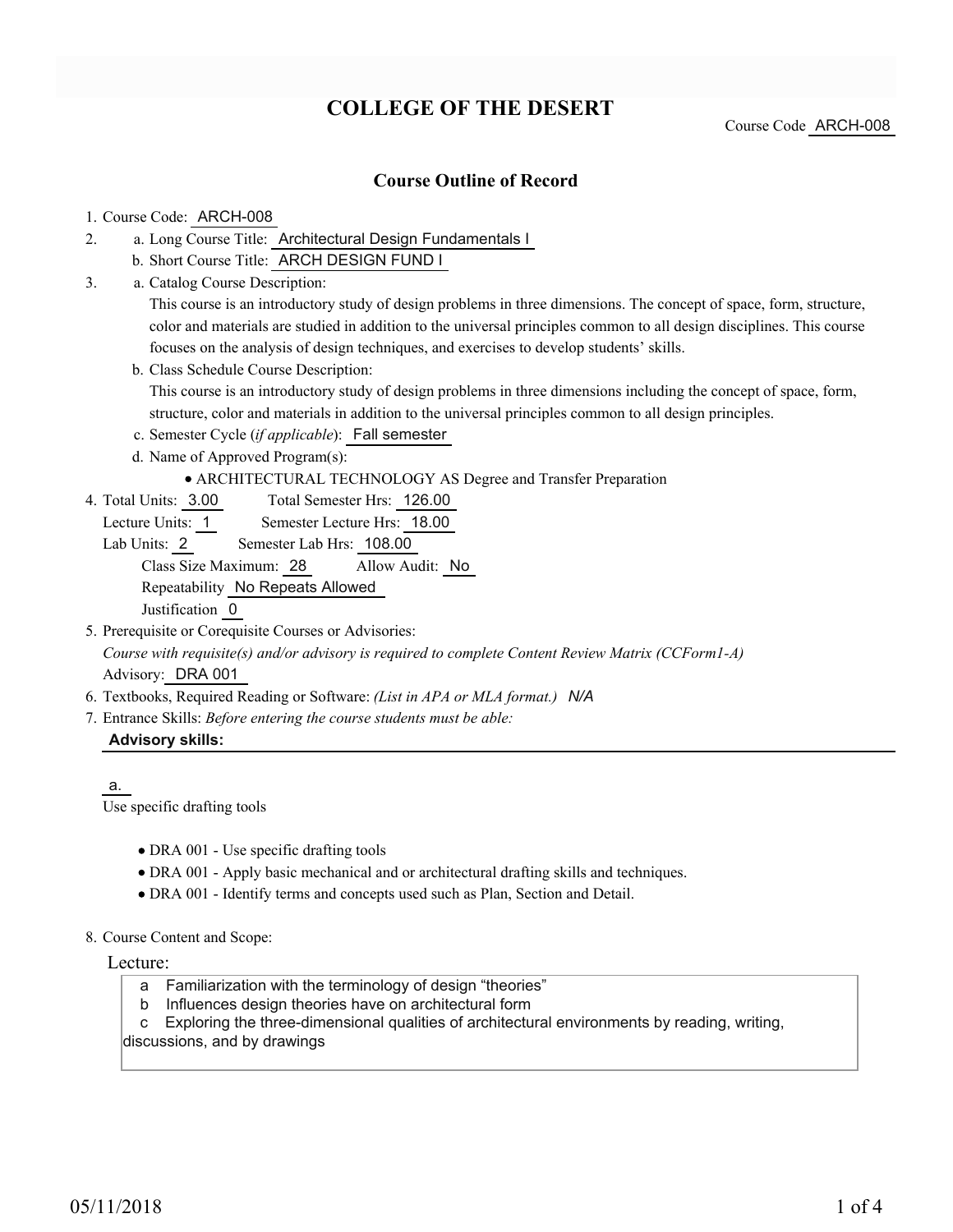## ARCH 008-Architectural Design Fundamentals I

Lab: *(if the "Lab Hours" is greater than zero this is required)*

- a. Model building
- b. Organizational methods for cut and paste presentation
- c. Analysis and interpretation of orders and ideas with formal, spatial and organizational implications
- 9. Course Student Learning Outcomes:
	- 1. Respond to issues of design principles.
	- 2. Demonstrate the relationship between concept and the spatial expression of design ideas.

3.

Construct a three-dimensional model of a spatial experience.

10. Course Objectives: Upon completion of this course, students will be able to:

a. Understand the relationship of drawing and model building as a "design tool" and the need to develop a craftsmanship in both media.

- b. Explain the role of interpretation and transformation in the design process.
- c. Understand the meaning of design as an expression of human endeavor and the role of buildings as 'storytellers'.
- d. Demonstrate the making of models and drawings as design tools and ordering devises to clarify ideas
- e. Evaluate the appropriate responses to issues of design.
- f. Demonstrate the relationship between concept and the spatial expression of design ideas.
- Methods of Instruction: *(Integration: Elements should validate parallel course outline elements)* 11.
	- a. Collaborative/Team
	- b. Discussion
	- c. Laboratory
	- d. Lecture
	- e. Participation
- 12. Assignments: (List samples of specific activities/assignments students are expected to complete both in and outside of class.) In Class Hours: 126.00

Outside Class Hours: 36.00

a. In-class Assignments

Design and construction of assigned model-building projects

- b. Out-of-class Assignments
	- 1. Reading assignments from handouts
	- 2. Design assignments for "pin-up" critiques
	- 3. Preparation for classroom discussions on three-dimensional exercises
	- 4. Completion of weekly sequential design/drawing assignments
- 13. Methods of Evaluating Student Progress: The student will demonstrate proficiency by:
	- Written homework
		- 1. Weekly assignments 2. Design assignments
	- Critiques
	- Portfolios
	- Presentations/student demonstration observations
	- Product/project development evaluation
	- Final 'Jury' presentation (Final design project).
	- Self/peer assessment and portfolio evaluation
	- Student participation/contribution Studio participation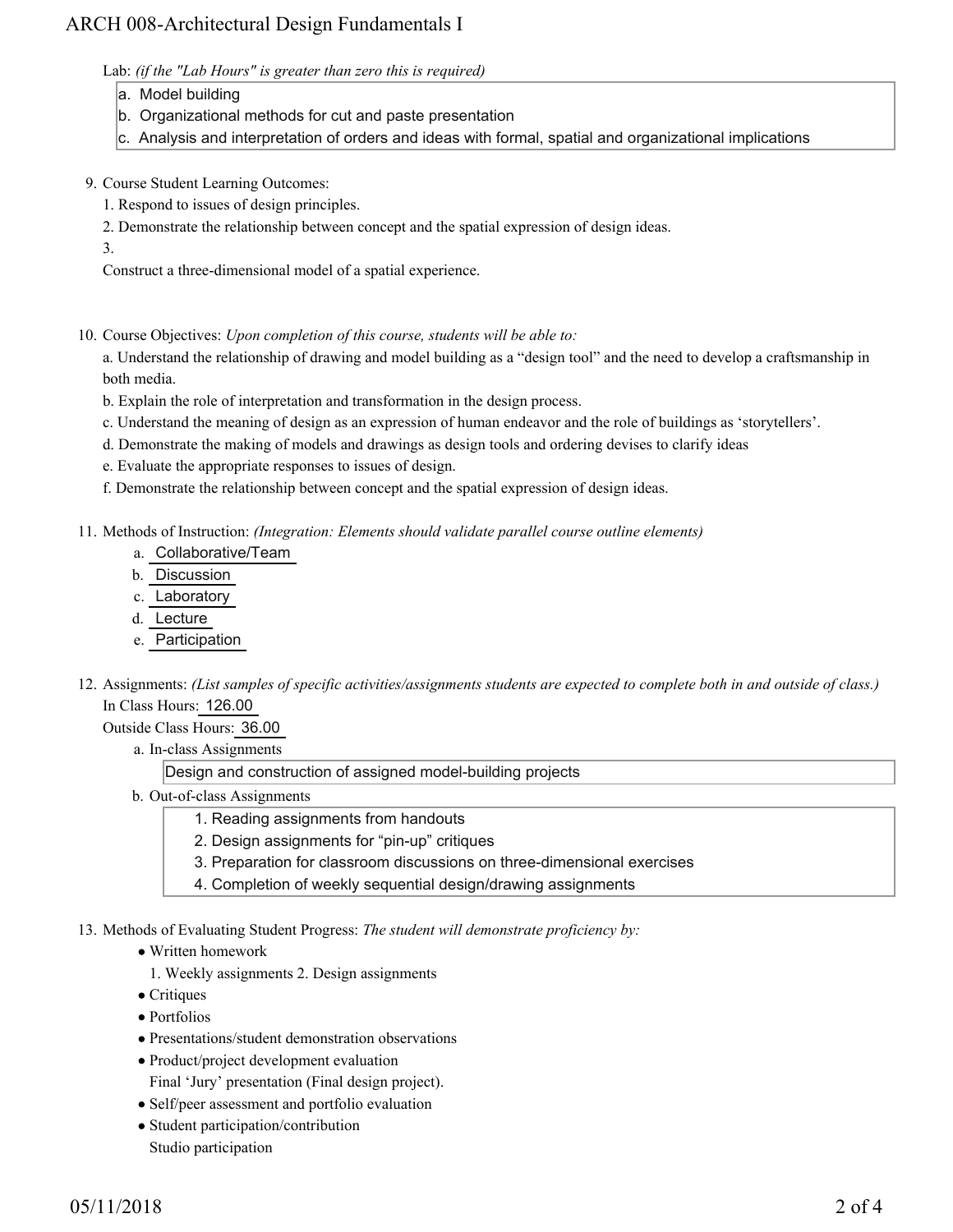# ARCH 008-Architectural Design Fundamentals I

|     | 14. Methods of Evaluating: Additional Assessment Information:                                                                                                                                                                                                                                                                                                                                                                                                                                                                                                                                                                                                                                                                                                                                                                                                                                                                                                                              |
|-----|--------------------------------------------------------------------------------------------------------------------------------------------------------------------------------------------------------------------------------------------------------------------------------------------------------------------------------------------------------------------------------------------------------------------------------------------------------------------------------------------------------------------------------------------------------------------------------------------------------------------------------------------------------------------------------------------------------------------------------------------------------------------------------------------------------------------------------------------------------------------------------------------------------------------------------------------------------------------------------------------|
|     | 15. Need/Purpose/Rationale -- All courses must meet one or more CCC missions.<br>PO - Career and Technical Education<br>Apply critical thinking skills to research, evaluate, analyze, and synthesize information.<br>IO - Aesthetics<br>Apply imagination to artistic expression.                                                                                                                                                                                                                                                                                                                                                                                                                                                                                                                                                                                                                                                                                                         |
|     | 16. Comparable Transfer Course                                                                                                                                                                                                                                                                                                                                                                                                                                                                                                                                                                                                                                                                                                                                                                                                                                                                                                                                                             |
|     | <b>Course Number</b><br><b>Course Title</b><br><b>University System</b><br>Campus<br><b>Catalog Year</b>                                                                                                                                                                                                                                                                                                                                                                                                                                                                                                                                                                                                                                                                                                                                                                                                                                                                                   |
|     | 17. Special Materials and/or Equipment Required of Students:<br>Foamcore<br>Alphamat<br>X-acto blades<br>24" Metal ruler<br>Balsa wood                                                                                                                                                                                                                                                                                                                                                                                                                                                                                                                                                                                                                                                                                                                                                                                                                                                     |
|     | 18. Materials Fees:<br>Required Material?                                                                                                                                                                                                                                                                                                                                                                                                                                                                                                                                                                                                                                                                                                                                                                                                                                                                                                                                                  |
|     | <b>Cost Per Unit</b><br><b>Material or Item</b><br><b>Total Cost</b>                                                                                                                                                                                                                                                                                                                                                                                                                                                                                                                                                                                                                                                                                                                                                                                                                                                                                                                       |
|     | 19. Provide Reasons for the Substantial Modifications or New Course:                                                                                                                                                                                                                                                                                                                                                                                                                                                                                                                                                                                                                                                                                                                                                                                                                                                                                                                       |
| 20. | Periodic Course Review<br>a. Cross-Listed Course (Enter Course Code): N/A<br>b. Replacement Course (Enter original Course Code): N/A                                                                                                                                                                                                                                                                                                                                                                                                                                                                                                                                                                                                                                                                                                                                                                                                                                                       |
|     | 21. Grading Method (choose one): Letter Grade Only                                                                                                                                                                                                                                                                                                                                                                                                                                                                                                                                                                                                                                                                                                                                                                                                                                                                                                                                         |
|     | 22. MIS Course Data Elements<br>a. Course Control Number [CB00]: CCC000308912<br>b. T.O.P. Code [CB03]: 20100.00 - Architecture and Architec<br>c. Credit Status [CB04]: D - Credit - Degree Applicable<br>d. Course Transfer Status [CB05]: A = Transfer to UC, CSU<br>e. Basic Skills Status [CB08]: $1B =$ Course is a basic skills course<br>f. Vocational Status [CB09]: Clearly Occupational<br>g. Course Classification [CB11]: Y - Credit Course<br>h. Special Class Status [CB13]: N - Not Special<br>i. Course CAN Code [CB14]: N/A<br>j. Course Prior to College Level [CB21]: $Y = Not$ Applicable<br>k. Course Noncredit Category [CB22]: Y - Not Applicable<br>1. Funding Agency Category [CB23]: Y = Not Applicable<br>m. Program Status [CB24]: 1 = Program Applicable<br>Name of Approved Program (if program-applicable): ARCHITECTURAL TECHNOLOGY<br>Attach listings of Degree and/or Certificate Programs showing this course as a required or a restricted elective.) |
|     | 23. Enrollment - Estimate Enrollment<br>First Year: 28                                                                                                                                                                                                                                                                                                                                                                                                                                                                                                                                                                                                                                                                                                                                                                                                                                                                                                                                     |

Third Year: 28